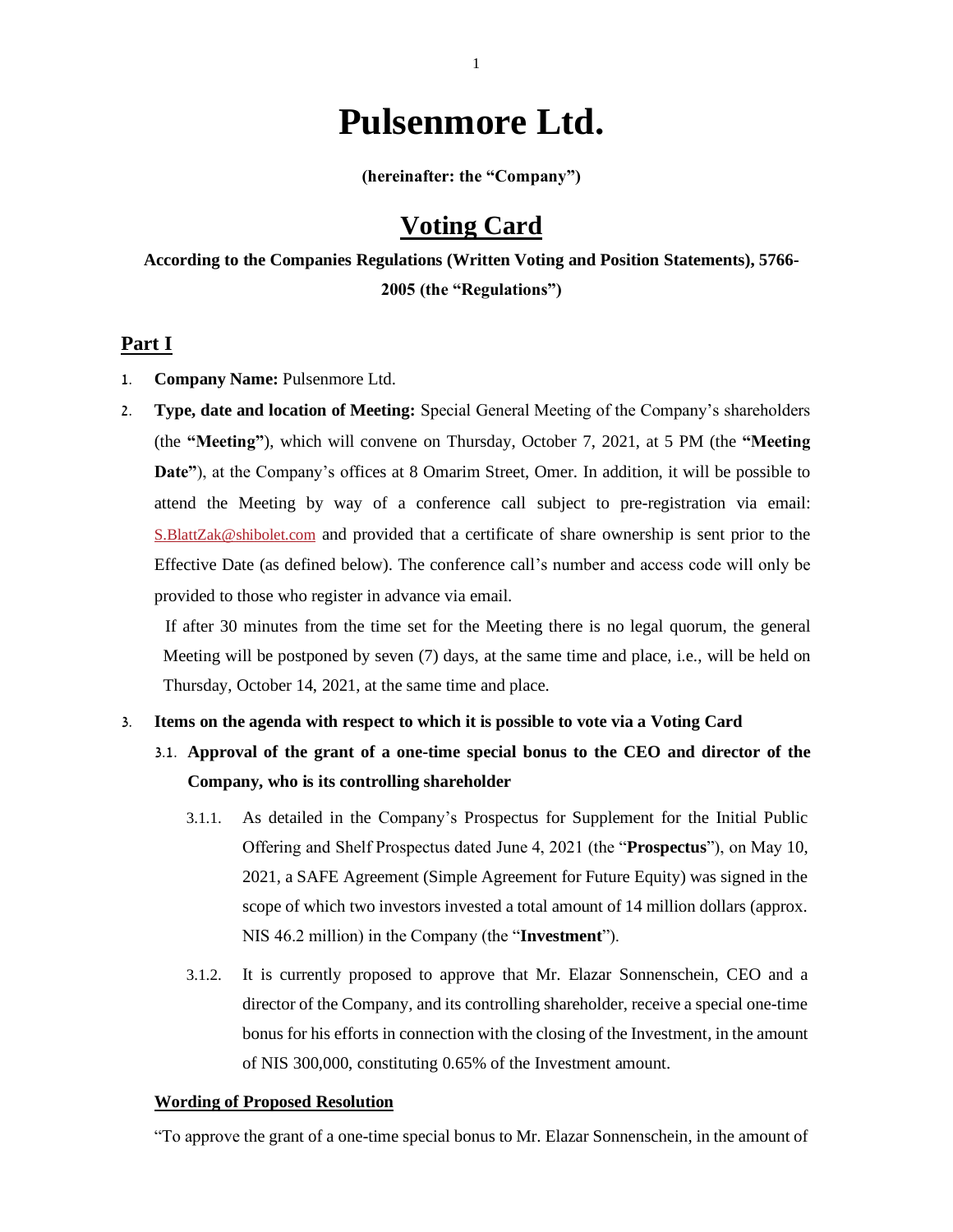NIS 300,000, in connection with the Investment."

### 3.2. **Approval of the terms of office and employment of Mr. Menashe Sonnenschein, in his capacity as VP Research and Development Hardware**

- 3.2.1. On October 15, 2021, it is expected that Mr. Menashe Sonnenschein, Mr. Elazar Sonnenschein's brother, CEO and a director of the Company, and its controlling shareholder therein, will commence to serve as the Company's VP Research and Development Hardware.
- 3.2.2. For additional details regarding Mr. Menashe Sonnenschein's education and professional experience, see sections 2.2.2 and 2.2.3 of the Notice of Special General Meeting.
- 3.2.3. It is proposed to approve Mr. Menashe Sonnenschein's terms of office and employment in his capacity as the Company's VP Research and Development Hardware, as specified in section 2 of the Notice of Special General Meeting.

#### **Wording of Proposed Resolution**

"To approve the terms of office and employment for Mr. Menashe Sonnenschein, as the Company's VP Research and Development Hardware, for a three (3) year term, commencing on October 15, 2021, in accordance with the provisions of section  $275(a)(1)$  of the Companies Law, according to the terms specified in section 2.2.4 of the Notice of Special General Meeting."

4. **The location and times at which the full version of the proposed resolutions can be examined:** The Notice of Special General Meeting and any document that pertains to the items on the agenda will be available for review at the Company's offices on Sundays-Thursdays, at regular business hours, following prior coordination via telephone: 054-2332634, and until the Meeting convenes, and also through Adv. Shelly Blatt Zak or Adv. Saul Adereth of Shibolet & Co., Law Firm, at 4 Berkovich Street (Museum Tower), Tel Aviv, Tel.: 03-7778333; Fax: 03- 7778444, on Sundays-Thursdays, during regular business hours and following prior coordination, and on the distribution website of the Israel Securities Authority (MAGNA), at: [www.magna.isa.gov.il](http://www.magna.isa.gov.il/) and the website of the Tel Aviv Stock Exchange Ltd., ("**TASE**") at: /https://maya.tase.co.il.

#### 5. **The majority necessary for approving the resolutions on the agenda:**

In accordance with the provisions of Section 275 of the Companies Law, the required majority in the Meeting for the approval of each of the resolutions on the agenda, as specified in section 3 above, is an ordinary majority, provided that one of the following shall occur:

5.1. The count of the majority of votes in the Meeting shall include a majority of the votes of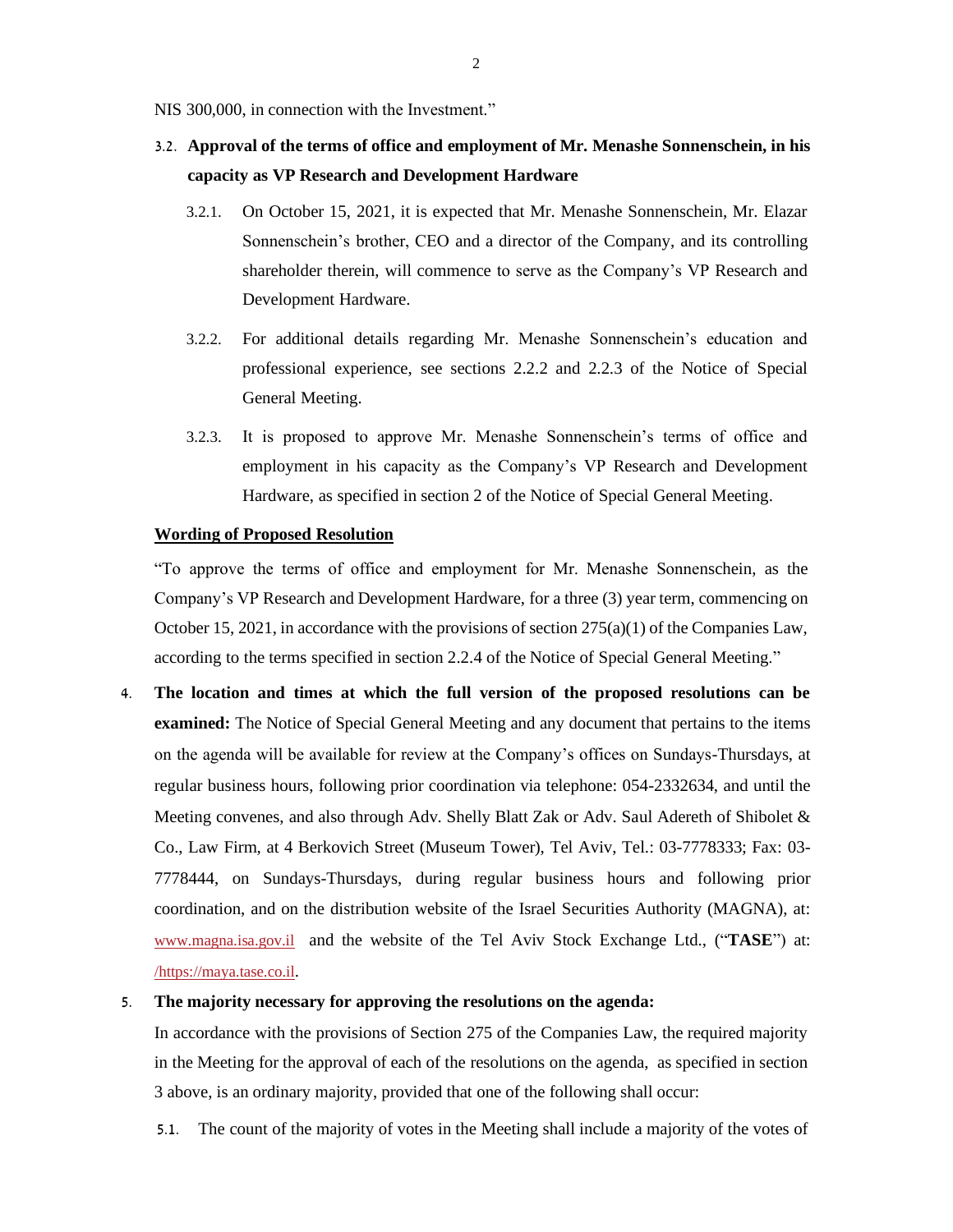shareholders who do not have a personal interest in the approval of the transaction, participating in the vote; when counting all the votes of said shareholders, abstained votes shall not be included; or

- 5.2. The total amount of opposing votes amongst said shareholders, as set forth in section 5.1, shall not exceed two percent (2%) of all the voting rights in the Company.
- 6. **Voting eligibility:** The effective date for determining the eligibility to vote at the Meeting is Thursday, September 9, 2021 (the "**Effective Date**").
- 7. **Indicating affiliation of a shareholder:** The second part of this voting card contains a place for indicating the existence or absence of an affiliation, and for a description of the nature of the affiliation**.** It is hereby clarified that the vote of a shareholder who failed to indicate the existence or absence of such affiliation, or who failed to describe the nature of the relevant affiliation, will not be included in the tally of votes.

Pursuant to the directive of the Israel Securities Authority ("**ISA**") dated November 30, 2011, titled "Disclosure pertaining to Votes by Stakeholders, Senior Officers and Institutional Entities at Meetings" (the **"Directive"**), a shareholder participating in the vote will inform the Company whether he or she is a stakeholder, senior officer or institutional investor, as these terms are defined in the Directive, and whether they have power of attorney on behalf of a stakeholder, senior officer or institutional investors as aforementioned.

#### 8. **Validity of Voting Cards**

A Voting Card will only be valid if accompanied by a certificate of ownership, or if a certificate of ownership has been sent to the Company through the electronic voting system.

This Voting Card must be provided to the Company, in addition to the documents attached thereto as stated above, **no later than four (4) hours** before the commencement of the Meeting. As an alternative, an unregistered shareholder may send a certificate of ownership to the Company via the electronic voting system, as elaborated in Section 9 below.

A shareholder may, **up to twenty-four (24) hours** before the Meeting date, contact the Company, and, after having proven his or her identity to the satisfaction of the Company, withdraw the Voting Card and his or her certificate of ownership.

- 9. **Electronic Voting System:** Unregistered shareholders may vote through the electronic voting system **up to six (6) hours** before the commencement of the Meeting, at which point the electronic voting system will be closed. a Vote through the Electronic Voting System may be amended or revoked up until such closing time, and may not be changed by the Electronic Voting System afterwards.
- 10. According to the provisions under Section 83(d) of the Companies Law, if a shareholder votes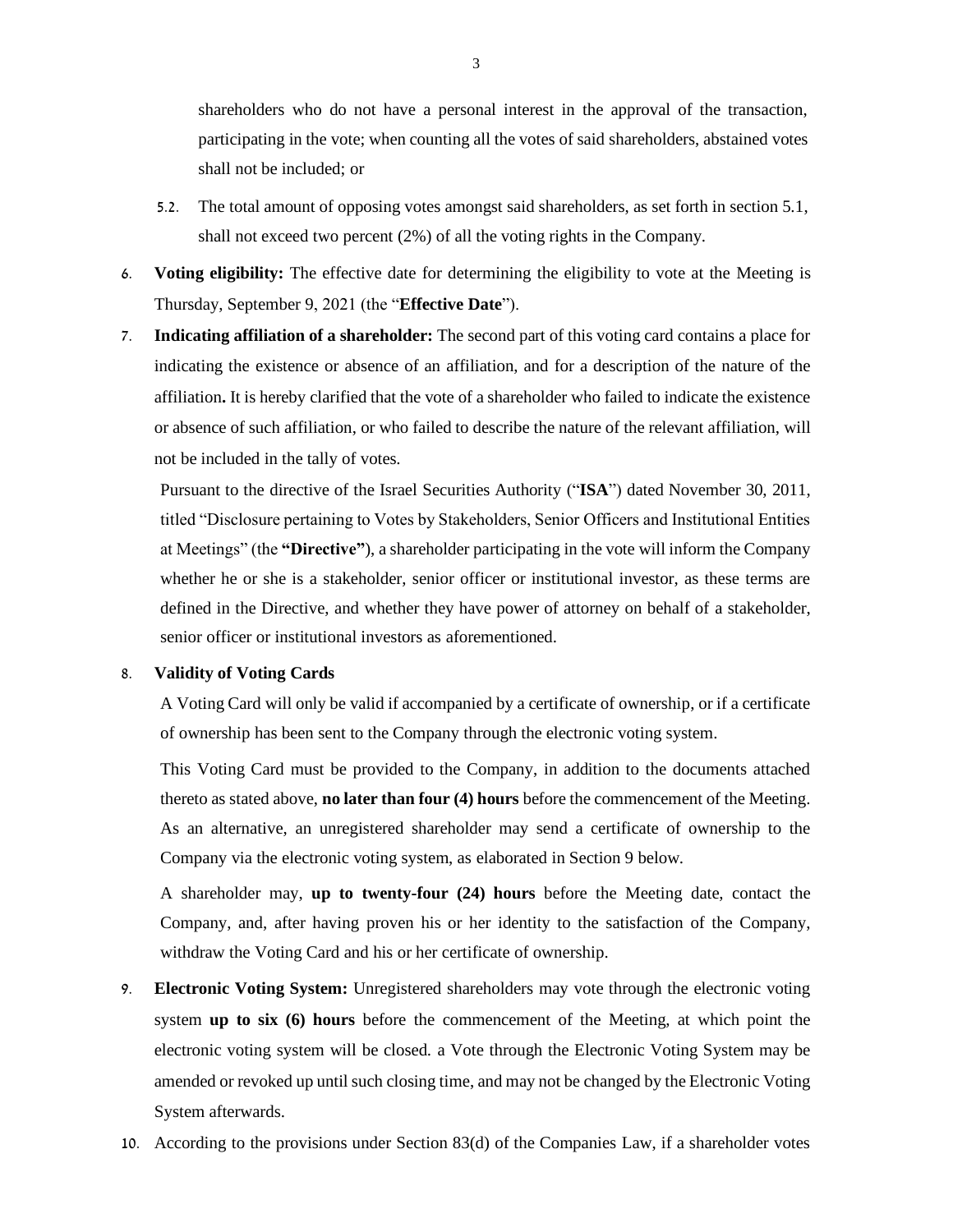in more than one way, the latest vote will be counted. In this regard, a vote of a shareholder in person or by proxy will be considered as a vote that takes place after a vote by means of a Voting Card or through the Electronic Voting System.

- 11. **The Company's address with respect to provision of Voting Cards and Position Statements:** the Company's offices at 8 Omarim Street, Omer, or via email: [S.BlattZak@shibolet.com](mailto:S.BlattZak@shibolet.com).
- 12. **The deadline for submitting Position Statements to the Company:** until September 27, 2021.
- 13. **Deadline for filing the response by the Board of Directors to Position Statements:** until October 2, 2021.
- 14. **The address of the distribution website and the TASE website, on which the Voting Card and Position Statements may be found:**

The Israel Securities Authority's Distribution Website: [http://www.magna.isa.gov.il](http://www.magna.isa.gov.il/).

The website of the TASE: [http://maya.tase.co.il](http://maya.tase.co.il/).

15. **Receipt of ownership certificates, Voting Cards and Position Statements**: A shareholder is entitled to receive a certificate of ownership at the branch of the TASE member or by mail sent to his address in return for delivery fees only, if requested. Such a request will be given in advance with respect to a particular securities account. An unregistered shareholder may instruct to have their certificates of ownership transferred to the Company through the Electronic Voting System.

Unregistered shareholders<sup>1</sup> are entitled to receive, via email and without consideration, a link to the form of the Voting Card and Position Statements on the ISA Distribution Website from the TASE member through which they hold their shares, unless they informed the TASE member that they do not wish to receive such a link or that they wish to receive Voting Cards via mail in exchange for payment. Their notice with respect to Voting Cards will also apply to the receipt of Position Statements.

16. One or more of the shareholders who hold shares at a percentage constituting five percent (5%) or more of all voting rights in the Company, and whoever holds such a percentage out of the total voting rights not held by the controlling shareholder of the Company (as defined in section 268 of the Companies Law), is entitled, by himself or herself or through a proxy, after the Meeting date, to review the Voting Cards received by the Company, as specified in Regulation 10 of the Regulations, at the Company's offices, Sundays-Thursdays, during regular business hours. The number of shares that constitute 5% of all Company voting rights as of the date of the Notice of Special General Meeting - 2,291,089 ordinary shares of the Company; the number of shares

<sup>1</sup>Unregistered shareholders are those who have a share registered on their behalf with a TASE member, and said share is included among the shares that are listed in the shareholder register in the name of the nominee company.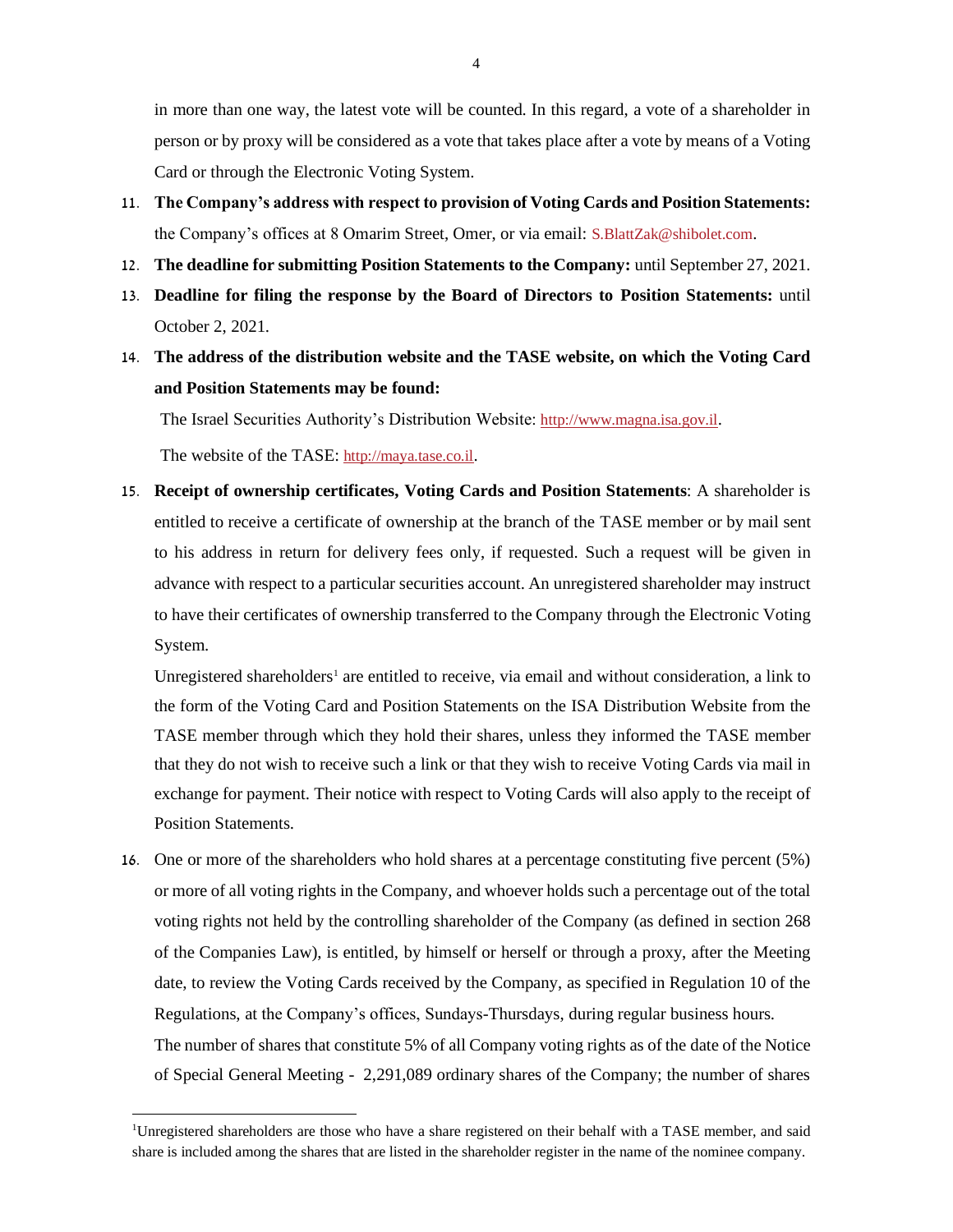that constitute 5% of all of the voting rights that are not held by the controlling shareholder, as of the date of the Notice of Special General Meeting - 1,547,963 ordinary shares of the Company.

- 17. A shareholder, one or more, who holds at least one percent (1%) of the voting rights at the Meeting, may ask the board of directors to include an item on the agenda, provided that the item is appropriate for discussion at the Meeting. A request to add an item will be provided to the Company within seven (7) days as of the date the Notice of Special General Meeting has been filed. Pursuant and subject to the provisions of the Companies Law and the Regulations, following the publication of this Voting Card, the Company may make changes to the Meeting's agenda, including adding an item to the agenda, and Position Statements may be published in connection with the items on the agenda.
- 18. If any such changes are made, or if any Position Statements are published, they will be available for review in the Company's regular reports on the Israel Securities Authority's Distribution Website. An amended Voting Card, if required as a result of changes in the agenda, will be published by the Company on such distribution website together with the aforementioned changes to the items on the agenda no later than the date stated in Regulations 5a and 5b of the Companies Regulations (Notice and Announcement of General and Class Meetings in a Public Company and Adding an Items to the Agenda), 5760-2000. The publication of the updated agenda will not change the Effective Date.
- 19. **Specification of voting manner: A** shareholder will specify his or her vote on each of the items included in the agenda, with respect to which it is possible to vote by means of this Voting Card, in the second part of the Voting Card.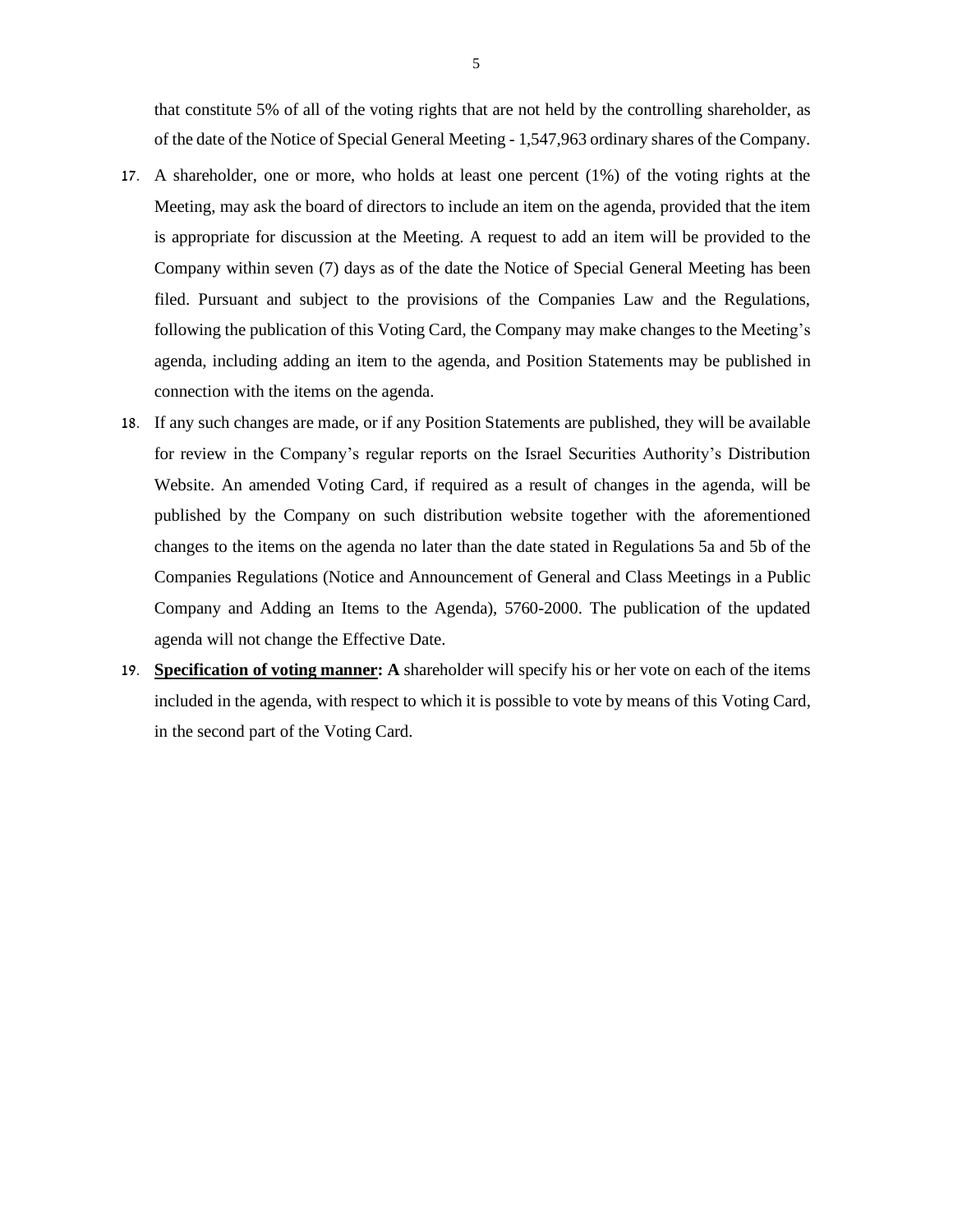## **Voting Card – Part II**

**Company Name:** Pulsenmore Ltd.

**The Company's address for handing and delivering Voting Cards:** the Company's offices at 8 Omarim Street, Omer, or via email: [S.BlattZak@shibolet.com](mailto:S.BlattZak@shibolet.com).

**Company No.:** 515139129.

**Meeting Date:** Thursday, October 7, 2021, at 5 PM.

If no legal quorum is present within 30 minutes of the time scheduled for the Meeting, the Meeting will be postponed to Thursday, October 14, 2021, at the same time and place.

**Type of Meeting:** Special General Meeting of Shareholders.

**Effective Date:** Thursday, September 9, 2021.

**Shareholder's details**

**Name of the shareholder:** \_\_\_\_\_\_\_\_\_\_\_\_\_\_\_\_\_\_\_\_

**ID** number:

If the shareholder does not have an Israeli ID:

**Passport number:** \_\_\_\_\_\_\_\_\_\_\_\_\_\_\_\_\_\_\_\_\_\_\_\_\_\_

**Issuing country:** \_\_\_\_\_\_\_\_\_\_\_\_\_\_\_\_\_\_\_\_\_\_\_\_\_\_\_\_

Valid through:

If the shareholder is a corporation:

**Corporation number:** \_\_\_\_\_\_\_\_\_\_\_\_\_\_\_\_\_\_\_\_\_\_\_

**Country of incorporation:**\_\_\_\_\_\_\_\_\_\_\_\_\_\_\_\_\_\_\_\_

**Please state whether you are: an interested party<sup>2</sup>, Senior Officer<sup>3</sup>, institutional investor<sup>4</sup> (including fund** 

**managers), or neither**<sup>5</sup> **.** 

| <b>Classification</b>                               | Please state "yes" or "no" and explain your response in detail if the<br><b>answer is yes:</b> failure to note or refer to the question by the voter will |  |  |  |  |
|-----------------------------------------------------|-----------------------------------------------------------------------------------------------------------------------------------------------------------|--|--|--|--|
|                                                     |                                                                                                                                                           |  |  |  |  |
|                                                     | be regarded as a negative answer.                                                                                                                         |  |  |  |  |
|                                                     |                                                                                                                                                           |  |  |  |  |
| <b>Interested Party</b>                             |                                                                                                                                                           |  |  |  |  |
| Senior officer at the Company                       |                                                                                                                                                           |  |  |  |  |
| Institutional investor (including fund<br>managers) |                                                                                                                                                           |  |  |  |  |

<sup>2</sup> As the term "Interested Party" is defined in Section 1 of the Securities Law, 5728-1968.

<sup>3</sup> As the term "Senior Officer" is defined in Section 37(d) of the Securities Law, 5728-1968.

<sup>4</sup> As defined in Regulation 1 of the Financial Services Supervision Regulations (Provident Funds) (participation of a managing company in a general meeting), 5769-2009, as

well as a manager of a mutual investments fund in trust, within its meaning in the Mutual Investments in Trust Law, 5754-1994.

<sup>5</sup> Required under a Directive of the Israel Securities Authority of November 30, 2011: "Disclosure with respect to votes by stakeholders, senior officers and institutional entities at meetings "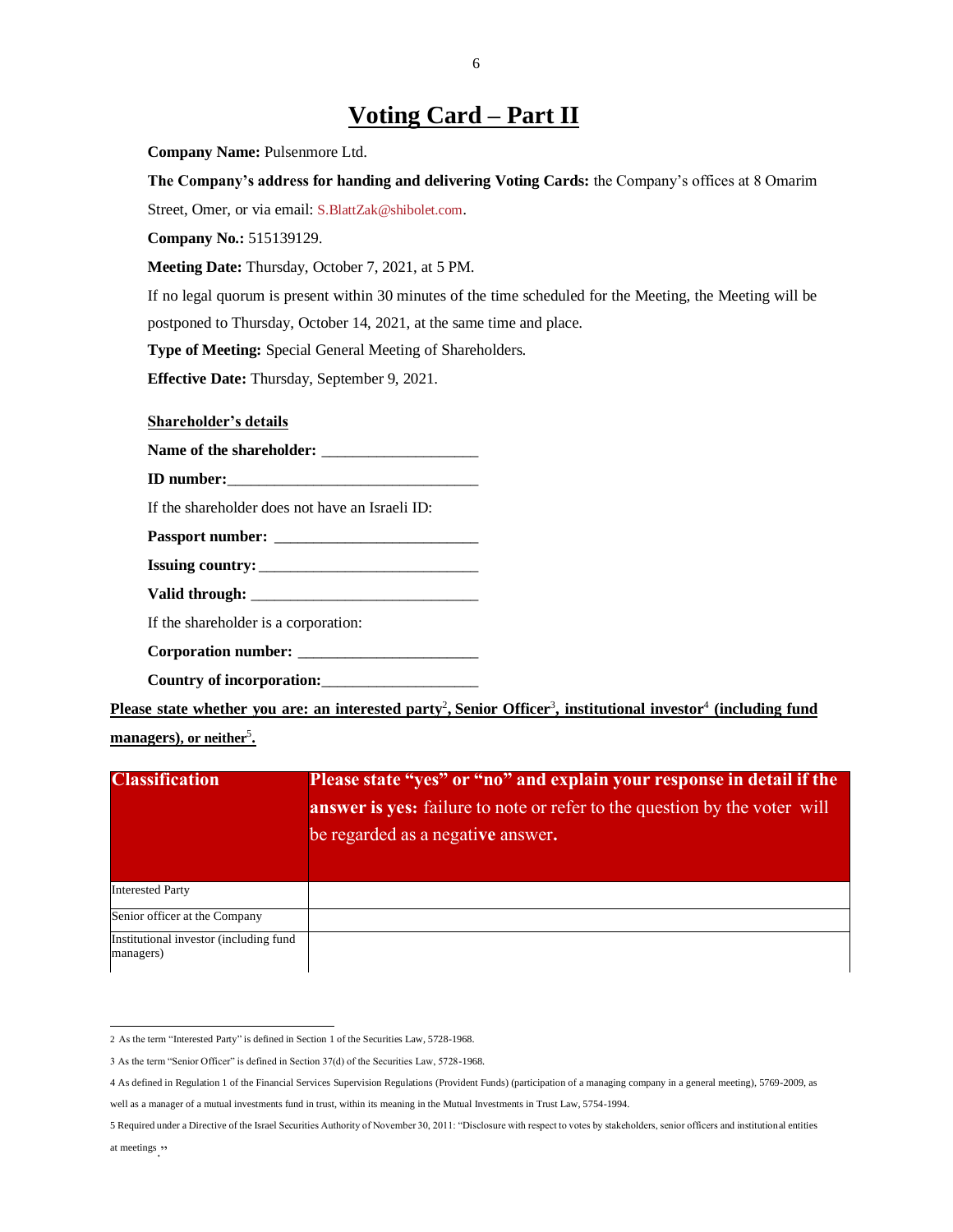(\*) If the shareholder votes through proxy, the information set in the table will be provided also with respect to the grantor of the power of attorney.

### **Manner of Voting<sup>6</sup>**

| <b>Item on the Agenda</b>                 | For | <b>Against</b> | <b>Abstained</b> | Personal Interest <sup>7</sup> , <sup>8</sup> |
|-------------------------------------------|-----|----------------|------------------|-----------------------------------------------|
| 1. To approve a special one-time          |     |                |                  |                                               |
| bonus to be granted to Mr. Elazar         |     |                |                  |                                               |
| Sonnenschein, in an amount of NIS         |     |                |                  |                                               |
| 300,000, in connection with the           |     |                |                  |                                               |
| Investment."                              |     |                |                  |                                               |
|                                           |     |                |                  |                                               |
|                                           |     |                |                  |                                               |
|                                           |     |                |                  |                                               |
| 2. To approve the terms of office and     |     |                |                  |                                               |
| employment<br>for<br>Mr.<br>Menashe       |     |                |                  |                                               |
| Sonnenschein, as the Company's VP         |     |                |                  |                                               |
| R&D Hardware, for a three (3) year term,  |     |                |                  |                                               |
| commencing on October 15, 2021, in        |     |                |                  |                                               |
| accordance with the provisions of section |     |                |                  |                                               |
| 275(a1)(1) of the Companies Law,          |     |                |                  |                                               |
| according to the terms specified in       |     |                |                  |                                               |
| section 2.2.4 of the Notice of Special    |     |                |                  |                                               |
| General Meeting."                         |     |                |                  |                                               |
|                                           |     |                |                  |                                               |
|                                           |     |                |                  |                                               |
|                                           |     |                |                  |                                               |
|                                           |     |                |                  |                                               |
|                                           |     |                |                  |                                               |
|                                           |     |                |                  |                                               |
|                                           |     |                |                  |                                               |

<sup>6</sup> Failure to indicate will be considered as abstention from voting on the item.

<sup>7</sup> With respect to the approval of a transaction according to Sections 255 and 272-275 of the Companies Law, for which the required majority for its approval is not an ordinary majority, or a compensation policy according to Section 267A – are you a controlling shareholder, an interested party in the resolution, a senior officer or an institutional investor.

<sup>&</sup>lt;sup>8</sup> The vote of a shareholder who failed to fill out this column, or who marked "Yes" without providing details, will not be counted.